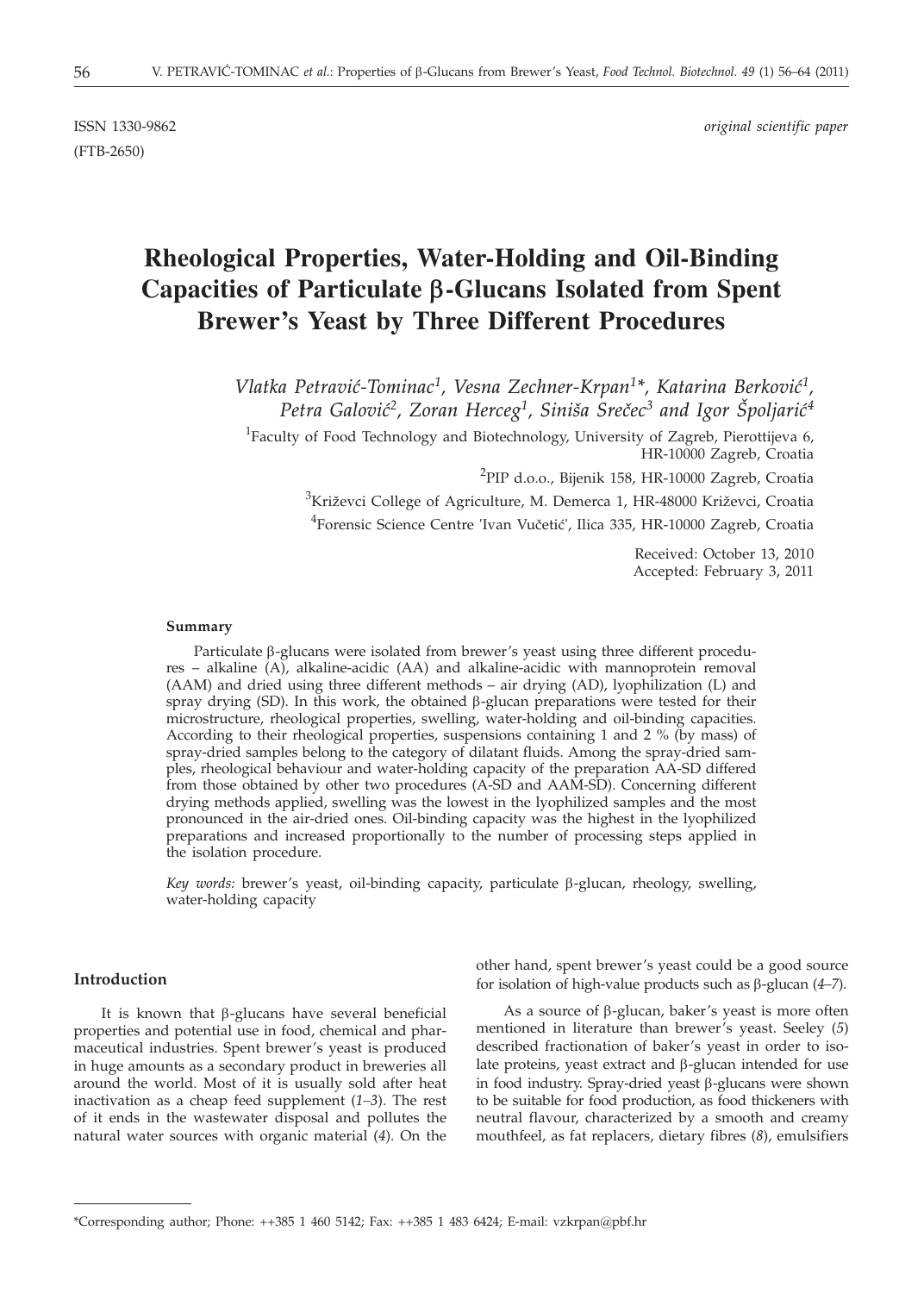and films (*5,9,10*). Furthermore, yeast glucan has water- -holding, fat-binding and oil-binding properties (*4,9,11*) as well as gelling ability, and can also decrease its viscosity by heating and increase it by cooling. Among others, viscosity of  $\beta$ -glucans depends on the yeast strain used for isolation  $(4)$ . Yeast  $\beta$ -glucan can be easily dispersed in cold and hot systems (*4,5,9,11*) and deserves a special attention, because it is safe for oral application and has a GRAS (Generally Recognized As Safe) status. Together with water soluble colour, particulate yeast  $\beta$ -glucan can form water insoluble colouring agent used as food additive (*12,13*). Bell *et al.* (*14*) described food additives containing fibres from yeast (b-glucan or glucomannan). Different production procedures were patented for many food products containing yeast b-glucans (*15–18*).

Recent investigations have shown that  $\beta$ -glucans isolated from the cell walls of brewer's yeast could also find useful applications in immunostimulation (*19*) and food production (*4,20–24*).

Insoluble  $\beta$ -glucan preparations have previously been isolated from spent brewer's yeast by three different isolation procedures and dried using three different methods ( $25,26$ ). In this paper, the obtained  $\beta$ -glucan preparations are tested for their microstructures, rheological properties, swelling, water-holding and oil-binding capacities. The tested properties of these  $\beta$ -glucans are of importance for potential pharmaceutical (*27,28*) as well as food applications (*4,22–24*).

## **Materials and Methods**

#### *Samples*

Nine samples of insoluble  $\beta$ -glucan investigated in this work as well as their chemical compositions and particle dimensions are listed in Table 1. The samples were previously isolated from spent brewer's yeast by three different isolation procedures and dried using three dif-

Table 1. Samples of  $\beta$ -glucan analyzed in this work

ferent methods (*25,26*). The procedures of isolation and drying are shown in Fig. 1 and will be described briefly.

Spent brewer's yeast used as a starting material for β-glucan isolation was obtained from Zagrebačka pivovara (Zagreb, Croatia). Briefly, after the pretreatment, debittered yeast was autolyzed and yeast cell walls served as raw material for the isolation. Three different procedures were used for isolation of  $\beta$ -glucan – alkaline isolation (A) (*25*), alkaline-acidic (AA) and alkaline-acidic isolation with mannoprotein removal (AAM) (*26*). Upon isolations, wet preparations were dried using three different methods (*25,26*) – air drying (AD), lyophilization (L) and spray drying (SD).

For rheological measurements, only spray-dried samples were used (A-SD, AA-SD, AAM-SD) (Table 1). All samples were tested for swelling, water-holding and oil-binding capacities, except for sample AAM-SD. All dried β-glucan samples were examined using environmental scanning electron microscopy (ESEM).

#### *Rheological measurements*

Homogenous suspensions containing 1 and 2 % (by mass per volume) of spray-dried  $\beta$ -glucan preparations were prepared in distilled water from a local supplier, vortexed for a few minutes and used in rheological investigations. Rheological properties of the air-dried and lyophilized samples could not be determined, because their stable homogenous suspensions were not obtained. Rheological measurements were done in fresh suspensions and in suspensions after 24 h of storage at 4  $^{\circ}$ C and warming up at room temperature before analyses. The measurements were performed at 20 °C using a rotational viscometer (RM-180 Rheometric Scientific Inc., Piscataway, NY, USA) in the range of shear rates between 0 and 1290 s–1 upwards and downwards, *i.e*. shear rate was first increased from the lowest to the highest value (upwards), and then decreased to the lowest value (downwards).

|                    | $w(\beta$ -glucan) | $w$ (total carbohydrates) | $w$ (proteins)   | d(0.5)  |  |
|--------------------|--------------------|---------------------------|------------------|---------|--|
| Sample designation | $\%$               | $\frac{0}{0}$             | $\frac{0}{0}$    | $\mu$ m |  |
| $A-AD$             | $92.00 \pm 0.209$  | $91.73 \pm 3.352$         | $5.17 \pm 0.023$ | 102.360 |  |
| A-L                | 96.75±0.364        | $91.12 + 4.186$           | $5.13 \pm 0.029$ | 4.260   |  |
| $A-SD^*$           | 98.24±0.356        | 91.43±3.949               | $3.16 \pm 0.042$ | 9.609   |  |
| $AA-AD$            | 89.11±0.373        | 94.11±3.197               | $5.52 \pm 0.082$ | 488.370 |  |
| AA-L               | 97.33±0.454        | 92.85±3.697               | $5.30 \pm 0.186$ | 4.306   |  |
| $AA-SD^*$          | 95.53±0.069        | $92.24 + 4.030$           | $5.42 \pm 0.135$ | 8.637   |  |
| AAM-AD             | $95.25 + 0.446$    | $93.04 + 3.412$           | $3.90 \pm 0.067$ | 265.980 |  |
| AAM-L              | 97.20±0.355        | 91.42±3.236               | $4.08 \pm 0.027$ | 4.000   |  |
| $AAM-SD*$          | 95.44±0.207        | 92.68±3.017               | $4.14 \pm 0.045$ | 6.558   |  |

Sample designations are composed of two parts: the first one indicating the isolation procedure (A – alkaline isolation, AA – alkaline-acidic isolation, AAM – alkaline-acidic isolation with mannoprotein removal) and the second one indicating the drying method (AD – air drying, L – lyophilization, SD – spray drying)

 $d(0.5)$  – 50 % of the particles have dimensions up to the stated value ( $\mu$ m)

\*samples used for rheological measurements

°sample ommited from the investigations of swelling, water-holding and oil-binding capacities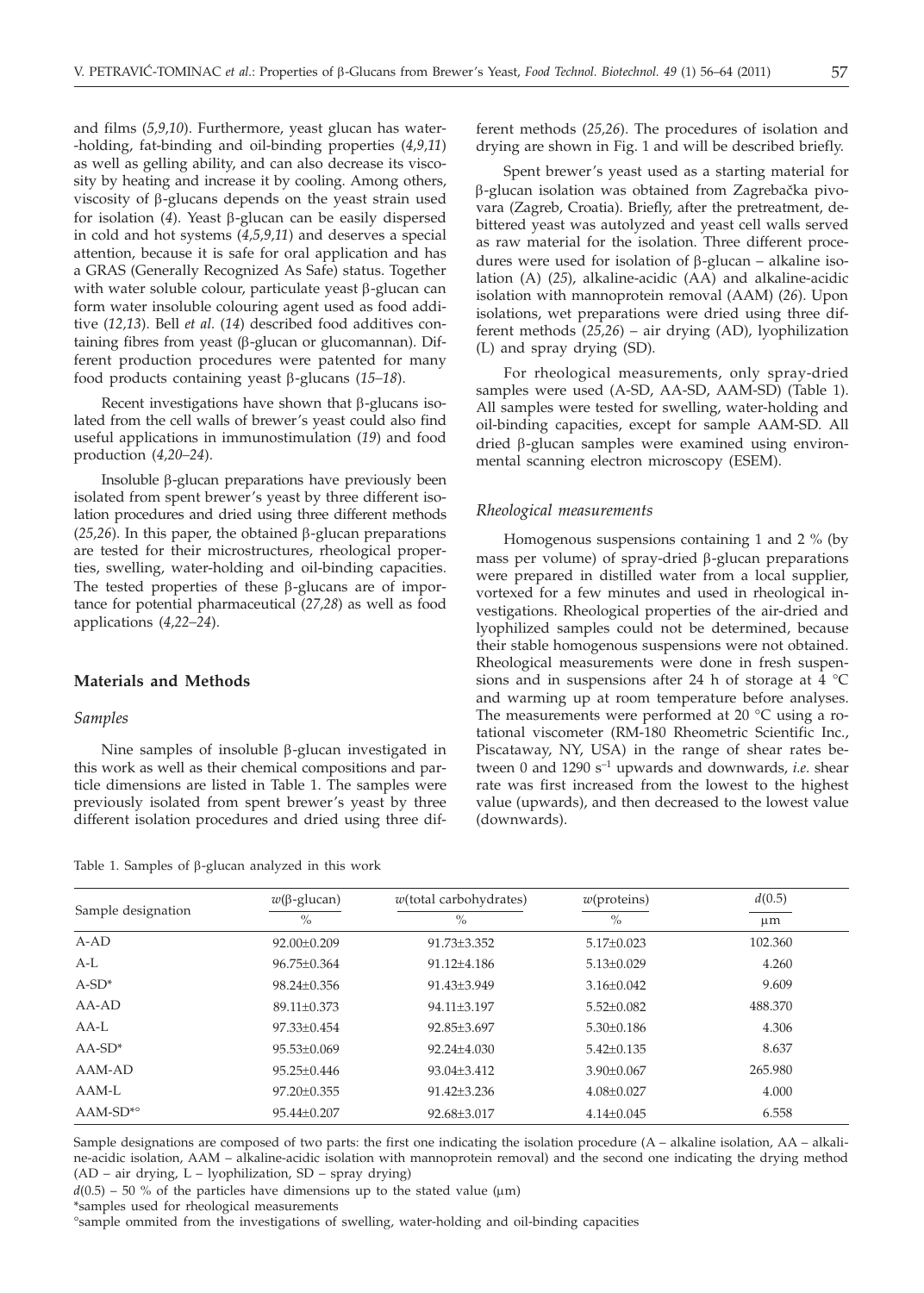

**Fig. 1.** Scheme of isolation and drying of b-glucan preparations investigated in this work

All rheological measurements were carried out in triplicate and at 2-minute intervals. The results of reported measurements are an average of three measurements.

Shear stress and shear rate values were recalculated for the flow index and consistency coefficient value after Ostwald-de Waele power law model, using a computer program:

$$
\tau = k \cdot D^n \tag{1/}
$$

where  $\tau$  is shear stress (Pa),  $k$  is consistency coefficient  $(Pa·s<sup>n</sup>)$ , *D* is shear rate  $(s<sup>-1</sup>)$  and *n* is flow index.

Suitability of Ostwald-de Waele power law model for data analysis was determined after the regression analysis according to the least square method.

When  $n>1$ , Eq. 1 is satisfying only for a narrow range of shear rates from  $0-1290$  s<sup>-1</sup> and is also applicable to a few dilatant systems, as for the characterization of dilatant flow.

Apparent viscosity at  $1290 s^{-1}$  was calculated using Newtonian law, as a ratio between the measured value of the shear stress and the corresponding shear rate:

$$
\tau = \mu_a \cdot D \tag{2/}
$$

where  $\tau$  is shear stress (Pa), *D* is shear rate (s<sup>-1</sup>) and  $\mu_a$  is apparent viscosity (Pa·s).

## *Water-holding capacity and swelling*

Water-holding capacity was determined in triplicate, using the method applied by Thammakiti *et al.* (*4*). Due to a small amount of sample available for the analysis, the method is modified in this work by decreasing the sample mass and water volume five times. A mass of 500 mg of dried sample was transferred into a graduated glass tube, weighed, and the volume of each sample was recorded. A volume of 3 mL of distilled water was added to the air- and spray-dried samples. Due to high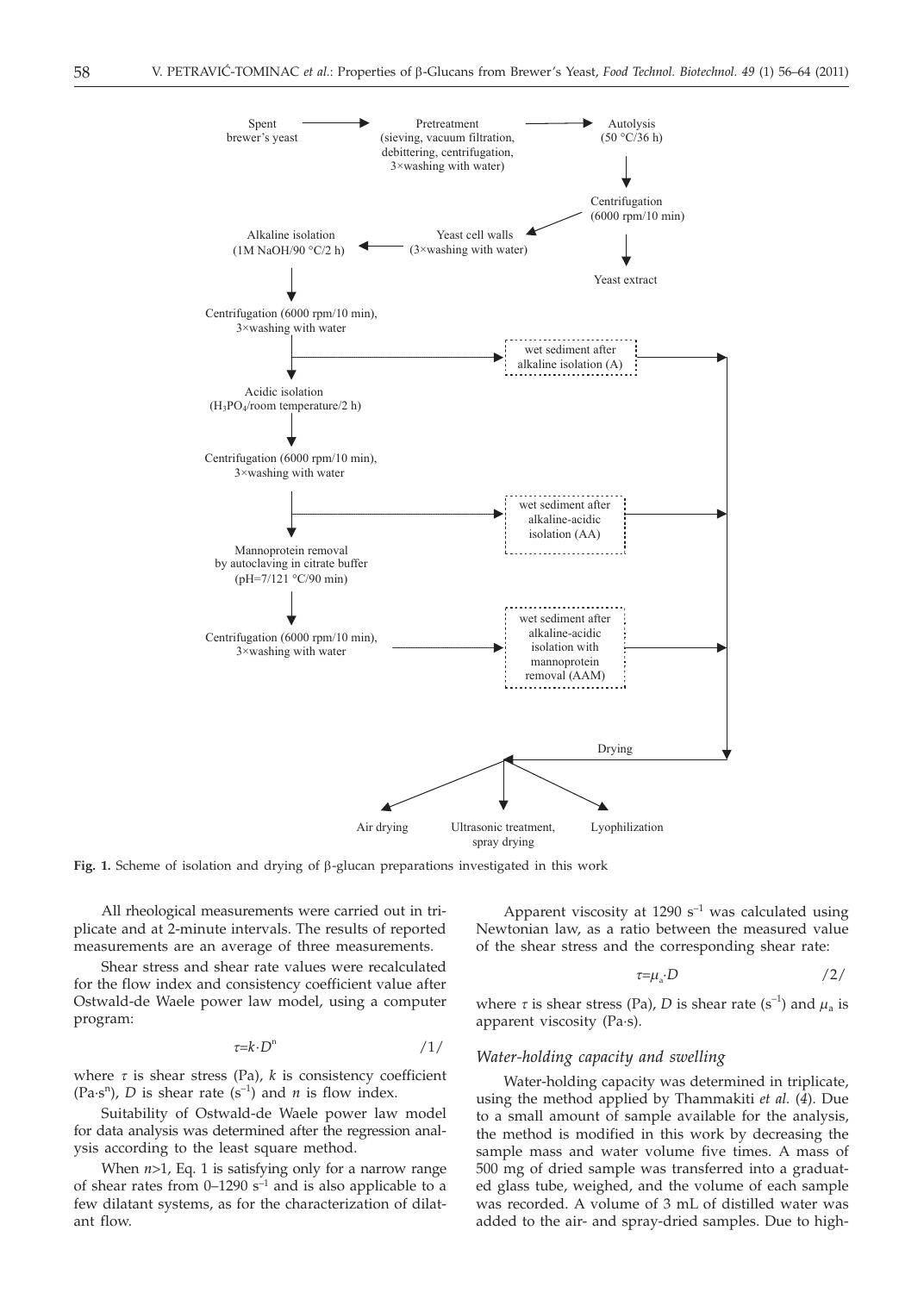er water absorption of lyophilized samples, the amount of added water was increased to 4 mL. After 30 s of intensive mixing using glass rod, samples were completely suspended and the obtained suspensions were allowed to rest for the next 10 min. The mixing was repeated seven times (20 s of mixing and 10 min of resting). Finally, the mixing rod was washed with 1 mL of distilled water in the tube containing sample suspension. Upon centrifugation (3000 rpm at room temperature for 25 min) using centrifuge Rotofix 32 (Hettich AG, Bäch, Switzerland), the supernatants were carefully removed and the tubes were placed downwards at the angle of 15–20° and incubated (50 °C for 25 min) to drain and dry. After cooling, the tubes were weighed and sediment volume was recorded. Water-holding capacity was expressed as the amount of water held by 100 g of sample (*4*). Sample swelling was calculated as a percent of volume increase, concerning the starting volume of the dry sample. Sample of  $\beta$ -glucan designated as AAM-SD was not used for the determination of water-holding capacity and swelling because of its small amount available.

## *Oil-binding capacity*

Oil-binding capacity was determined in triplicate, using the method applied by Thammakiti *et al.* (*4*). A mass of 500 mg of sample was put into weighed 12-mL graduated glass tubes. A volume of 30 mL of soybean oil was added to the air-dried and spray-dried samples. Due to higher oil binding of lyophilized samples, the amount of added oil was increased to 4 mL. Upon the addition of oil, samples were stirred for one minute. After 30 min, the tube was centrifuged (3000 rpm at room temperature for 25 min) using centrifuge Rotofix 32 and the volume of free oil was recorded. Oil-binding capacity was expressed as the volume of soybean oil bound by 100 g of sample. The significance of differences in oil binding between different methods was tested by *t*-test for dependent samples.

The samples were statistically treated as dependent because of the same batch of spent brewer's yeast, same time of  $\beta$ -glucan isolation and the same laboratory and personnel. The significant differences in the content of b-glucan, oil-binding and water-holding capacity were obtained by *t*-test for dependent samples at p<0.05.

#### *Electron microscopy*

Environmental scanning electron microscope Philips XL30 ESEM Tungsten, Philips, Eindhoven, the Netherlands (Edax detector, type PV 9760/68 ME, resolution 134.30 eV; BSE detector, Philips PW 6848/00) and software EDAX Genesis v. 5.21 (EDAX Inc., Mahwah, NJ, USA) were used for characterization of the air-dried, lyophilized and spray-dried samples. Photographs were taken at an accelerating voltage of 25.0 kV. The diameter of the observed area was 10 mm.

## *Data analysis*

Differences between the analytical data for waterholding, swelling and oil-binding capacities were checked by *t*-test for independent samples after the ANOVA testing (*29*).

#### **Results and Discussion**

## *Morphology of dried b-glucan particles*

Microscopic structures of  $\beta$ -glucan preparations are important for other properties tested in this work. Microstructures of dried  $\beta$ -glucan preparations, obtained by different drying methods and observed by scanning electron microscope, are shown in Figs. 2a–c.

Morphology of the preparations was dependent on the drying method but the influence of the applied isolation procedure was not observed (*25,26*). Therefore, only preparations obtained by alkaline isolation are shown as an example of microscopic morphology typical of each drying method (Figs. 2a–c). The appearance of preparations isolated by other two isolation procedures corre-







**Fig. 2.** Microscopic structure of b-glucan isolated by alkaline procedure: a) air-dried and mechanically grounded (A-AD); b) lyophilized (A-L); c) spray-dried (A-SD) (magn.  $1000 \times$ , bar=20  $\mu$ m)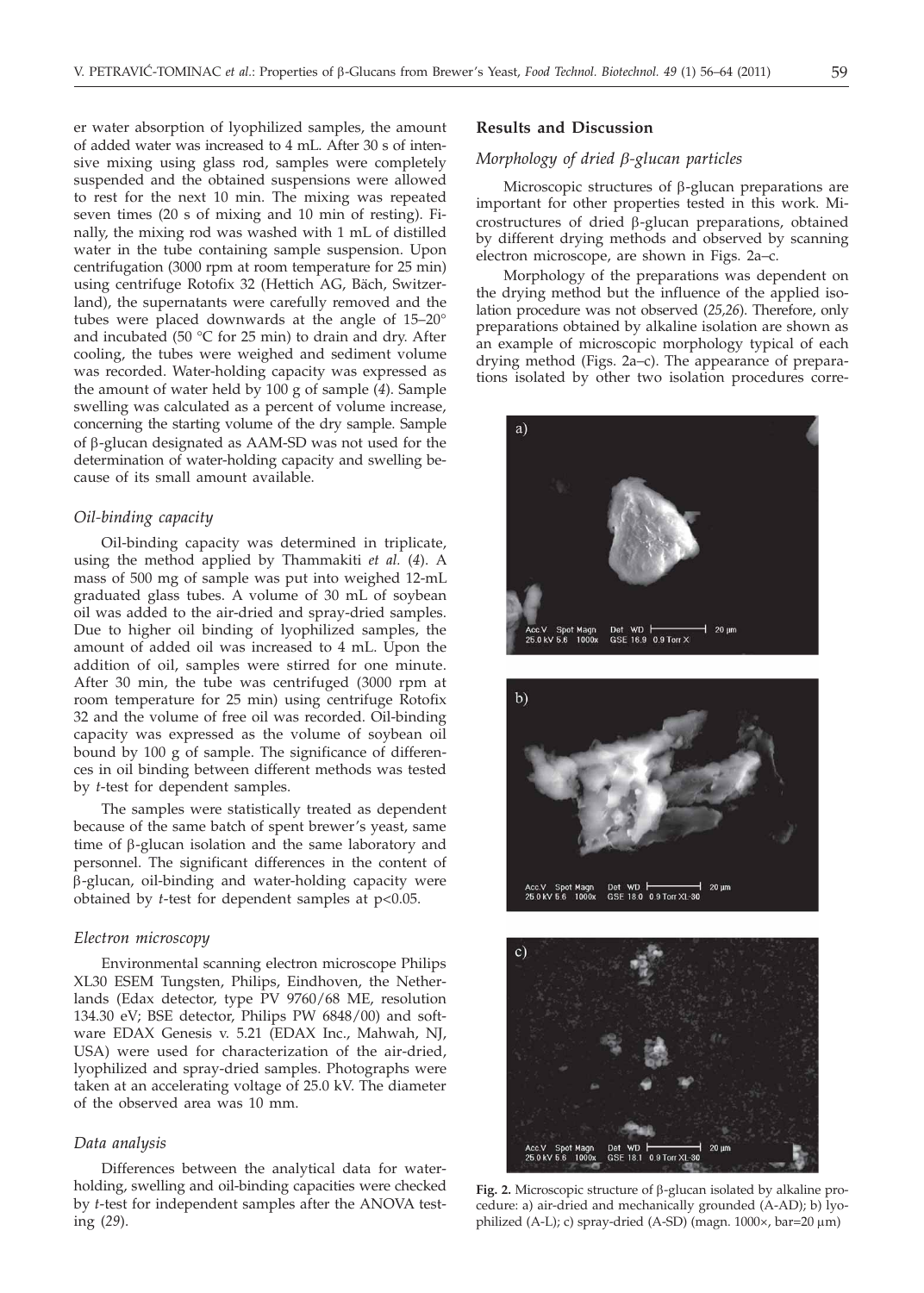sponded well to the shown pictures. The morphologies of the observed insoluble  $\beta$ -glucan preparations obtained by air-drying, lyophilization and spray-drying were in agreement with literature (*30–32*).

Air-drying was a natural evaporation process at room temperature, which resulted in large, granular  $\beta$ -glucan particles (Fig. 2a). During lyophilization process, water was frozen and removed as solid by sublimation. Therefore, lyophilized particles were distorted and compressed into sheet-like layers with porous surface (Fig. 2b). It is known from the literature that spray-drying combined with sonication gives  $\beta$ -glucan fine powder with few small aggregates (*30*), and in such preparations the original structure is preserved (*31*). The preservation of the native microstructure of spray-dried β-glucan particles and retaining of oval to elliptical shape of the yeast cells is shown in Fig. 2c.

# *Rheological properties of b-glucan suspensions*

Different drying methods cause various rheological properties of immunologically active  $\beta$ -glucans, isolated from baker's yeast and suspended in water (*32*). Additionally, properties of the isolated  $\beta$ -glucans depend on the yeast strain used for the isolation (*33*).

Rheological properties of  $\beta$ -glucans were investigated using 1 and 2 % suspensions of spray-dried preparations (Table 1). Microscopic structure was one of the factors that affected the ability of preparations to form stable suspensions. Stable homogenous suspensions of lyophilized and air-dried  $\beta$ -glucan samples could not be obtained because the particles of these samples could not be suspended. Their rheological properties were therefore not determined. Figs. 3 and 4 show the dependence of shear stress and shear rate (flow curves) in fresh and 24-hour stored suspensions, containing 1 and 2 % (by mass) of  $\beta$ -glucan, respectively.

The values of apparent viscosities, consistency coefficients and flow indices were calculated from the measurements performed in fresh and 24-hour stored suspensions (Table 2).



**Fig. 3.** Flow curves of fresh and 24-hour stored 1 % (by mass) suspensions of spray-dried  $\beta$ -glucans isolated by three different procedures: alkaline isolation (A–SD), alkaline-acidic isolation (AA-SD) and alkaline-acidic isolation with mannoprotein removal (AAM-SD). Bars indicate standard deviations



**Fig. 4.** Flow curves of fresh and 24-hour stored 2 % (by mass) suspensions of spray-dried  $\beta$ -glucans isolated by three different procedures: alkaline isolation (A–SD), alkaline-acidic isolation (AA-SD) and alkaline-acidic isolation with mannoprotein removal (AAM-SD). Bars indicate standard deviations

| Concentration<br>of suspension | Sample | Measuring<br>time | Apparent viscosity<br>at $1290 \times s^{-1}$ |                        | $\boldsymbol{n}$ | $R^2$  |
|--------------------------------|--------|-------------------|-----------------------------------------------|------------------------|------------------|--------|
| $\frac{0}{0}$                  |        | h                 | mPa·s                                         | $mPa·s^n$              |                  |        |
|                                | A-SD   | $\theta$          | 5                                             | $1.3807 \cdot 10^{-2}$ | 1.8240           | 0.9981 |
|                                |        | 24                | 5                                             | $1.0202 \cdot 10^{-2}$ | 1.8770           | 0.9995 |
|                                | AA-SD  | $\Omega$          | 5                                             | $0.9763 \cdot 10^{-2}$ | 1.8667           | 0.9990 |
|                                |        | 24                | 5                                             | $1.4193 \cdot 10^{-2}$ | 1.8234           | 0.9983 |
|                                | AAM-SD | $\Omega$          | 5                                             | $1.5491 \cdot 10^{-2}$ | 1.8129           | 0.9989 |
|                                |        | 24                | 6                                             | $1.5907 \cdot 10^{-2}$ | 1.8173           | 0.9965 |
| $\overline{2}$                 | A-SD   | $\Omega$          | 6                                             | $8.4062 \cdot 10^{-2}$ | 1.5978           | 0.9981 |
|                                |        | 24                | 6                                             | $2.5159 \cdot 10^{-2}$ | 1.7754           | 0.9947 |
|                                | AA-SD  | $\Omega$          | 5                                             | $1.6424 \cdot 10^{-2}$ | 1.8103           | 0.9987 |
|                                |        | 24                | 6                                             | $2.4888 \cdot 10^{-2}$ | 1.7598           | 0.9988 |
|                                | AAM-SD | $\Omega$          | 6                                             | $6.4983 \cdot 10^{-2}$ | 1.6379           | 0.9991 |
|                                |        | 24                | 7                                             | $6.8375 \cdot 10^{-2}$ | 1.6380           | 0.9925 |

Table 2. Rheological characteristics of fresh and 24-hour stored suspensions containing 1 and 2 % (by mass) of  $\beta$ -glucan, respectively

Designation of the samples consists of two parts: the first describes the isolation procedure (A – alkaline isolation, AA – alkaline-acidic isolation, AAM – alkaline-acidic isolation with mannoprotein removal) and the second describes the drying method (air drying – AD, lyophilization – L, spray drying – SD)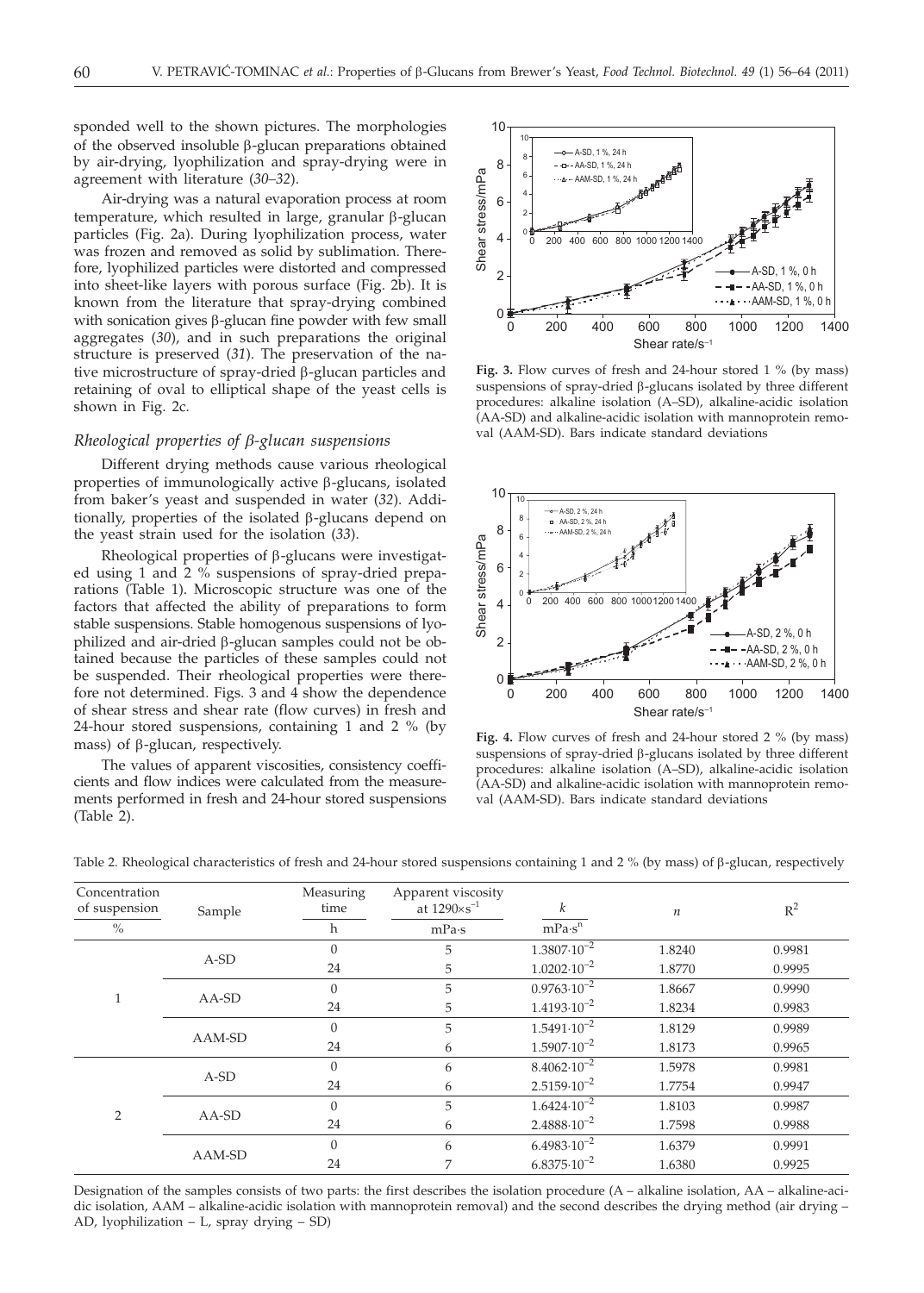At maximal applied shear rate, the apparent viscosity value of 1 % suspensions for all samples and all measurements, performed both in fresh and 24-hour stored suspensions, was 5 mPa·s (Table 2). In fresh 2 % suspensions, apparent viscosities were 5–6 mPa·s, and in 24-hour stored suspensions the values were 6–7 mPa·s. The change of rheological properties after the storage of suspensions could be ascribed to swelling of particles.

Values of flow indices were between 1.5978 and 1.8770, and consistency coefficients ranged from  $0.9763 \cdot 10^{-2}$ to  $6.8375 \cdot 10^{-2}$  mPa $\cdot$ s<sup>n</sup> (Table 2). There was a good agreement of our data with Ostwald-de Waele power law because regression coefficients are close to 1 in all cases.

All tested suspensions are in the category of dilatant non-Newtonian fluids, because in all cases dilatant curves were obtained (Figs. 3 and 4). In freshly prepared 1 % suspensions (Fig. 3), consistency coefficient values for samples AA-SD were lower in comparison with samples A-SD and AAM-SD at the same shear rate. After 24 h (Fig. 3), consistency coefficient in sample AA-SD was increased in comparison with its original values.

Differences in flow curves of fresh and 24-hour stored A-SD and AAM-SD suspensions (Fig. 4) were visible at a concentration of 2 %, while there was mutual overlapping at a concentration of 1 % (Fig. 3).

At both concentrations, flow curves of sample AA-SD showed the same slopes for fresh and 24-hour stored suspensions (Figs. 3 and 4), while the values of shear stress were increased. Different rheological behaviour of sample AA-SD from the other two tested samples is also observable at both concentrations (Figs. 3 and 4). Generally, dissimilar rheological properties of the tested samples arise from the differences in composition, caused by different isolation procedures (see Materials and Methods section).

It is already known that alkaline-insoluble  $\beta$ -glucan contains predominantly 1,3- $\beta$ -linkages with a small amount of  $\beta$ -1,6-glucan.  $\beta$ -Glucan insoluble in alkaline solution and soluble in acid contains mainly  $\beta$ -1,6-linkages and a small percentage of b-1,3-glucan (*26*). According to Thammakiti *et al.* (*4*), it is not known whether the differences in  $\beta$ -1,3/1,6 ratio affect the functional properties. However, our results suggest that the removal of  $\beta$ -1,6-glucan, which happens in harsh acidic conditions (*34*), leads to changes of composition and chemical structure of b-glucan molecules and therefore provokes changes of rheological properties of the sample AA-SD. After a subsequent removal of mannoproteins in AAM isolation procedure,  $\beta$ -glucan, located in the inner layer of the cell xwall, became swollen and the original compacted conformation was changed  $(7)$ . The swelling of  $\beta$ -glucan particles caused the increase of consistency coefficient of AAM-SD suspensions compared to suspensions of sample AA-SD. Generally, rheological properties of suspensions are affected by particle dimensions (Table 2) (*31*).

Consequently, 24 h of storage had an influence on the consistency coefficient of all 1 and 2 % suspensions (Table 2). Consistency coefficients of sample AA-SD in 1 % suspension were most affected by the storage.

All three tested spray-dried preparations (A-SD, AA-SD, AAM-SD) could be used for food thickening. Higher values of shear stress were recorded in all 2 % suspensions, which makes them more convenient for such purpose. Isolation procedures AA and AAM were more energy- and time-consuming and consequently more expensive than isolation procedure A. Additionally, no significant differences between the shear rates of fresh and 24-hour stored A-SD suspensions were observed (Figs. 3 and 4). If A-SD preparation were used as a thickener, prolonged mixing would not be necessary. Finally, concerning the rheological properties of all spray-dried preparations (Figs. 3 and 4, Table 2) and costs of their isolation procedures, preparation A-SD would be the most profitable for use as food thickener.

The volume occupied by suspended particles corresponds to a certain package of spherical particles or their mutual arrangement in the state of rest, as well in the cases of slow or fast flow. Displacement of tightly located particles is necessary to enable the penetration of fluid from the surface between the particles and also to decrease the flow resistance. The space among particles increases due to the penetration of fluids from the surface into a system, which expands. The higher shear rates lead to further reorientation and formation of a network. The firmly mechanical contact between particles and shear resistance increase significantly. In dilatant systems, cavities or interspaces formed during mechanical impact disappear when particles rest due to gravitation force which packed them tighter. Consequently, the space between particles is smaller and the present fluid is squeezed once more onto the surface (*35*).

# *b-Glucan water-holding, swelling and oil-binding capacities*

Possible  $\beta$ -glucan application as a food component is already described in literature. Water-holding and oil- -binding capacities are beneficial properties for the use of these preparations in food such as sausages and hamburgers. Water-holding capacity of each preparation is important for juiciness of a final product (*4*).

In this paper, experiments were conducted to compare the influence of different drying methods on swelling, water-holding and oil-binding capacities of  $\beta$ -glucan preparations (Figs. 5 and 6).



Fig. 5. Water-holding capacities and swelling of β-glucans obtained by different isolation procedures and dried using different methods. Designation of the samples consists of two parts: the first part describes the isolation procedure (A – alkaline isolation, AA – alkaline-acidic isolation, AAM – alkaline-acidic isolation with mannoprotein removal) and the second part describes the drying method (AD – air drying, L – lyophilization, SD – spray drying). Bars with the same letter are not significantly different (p>0.05)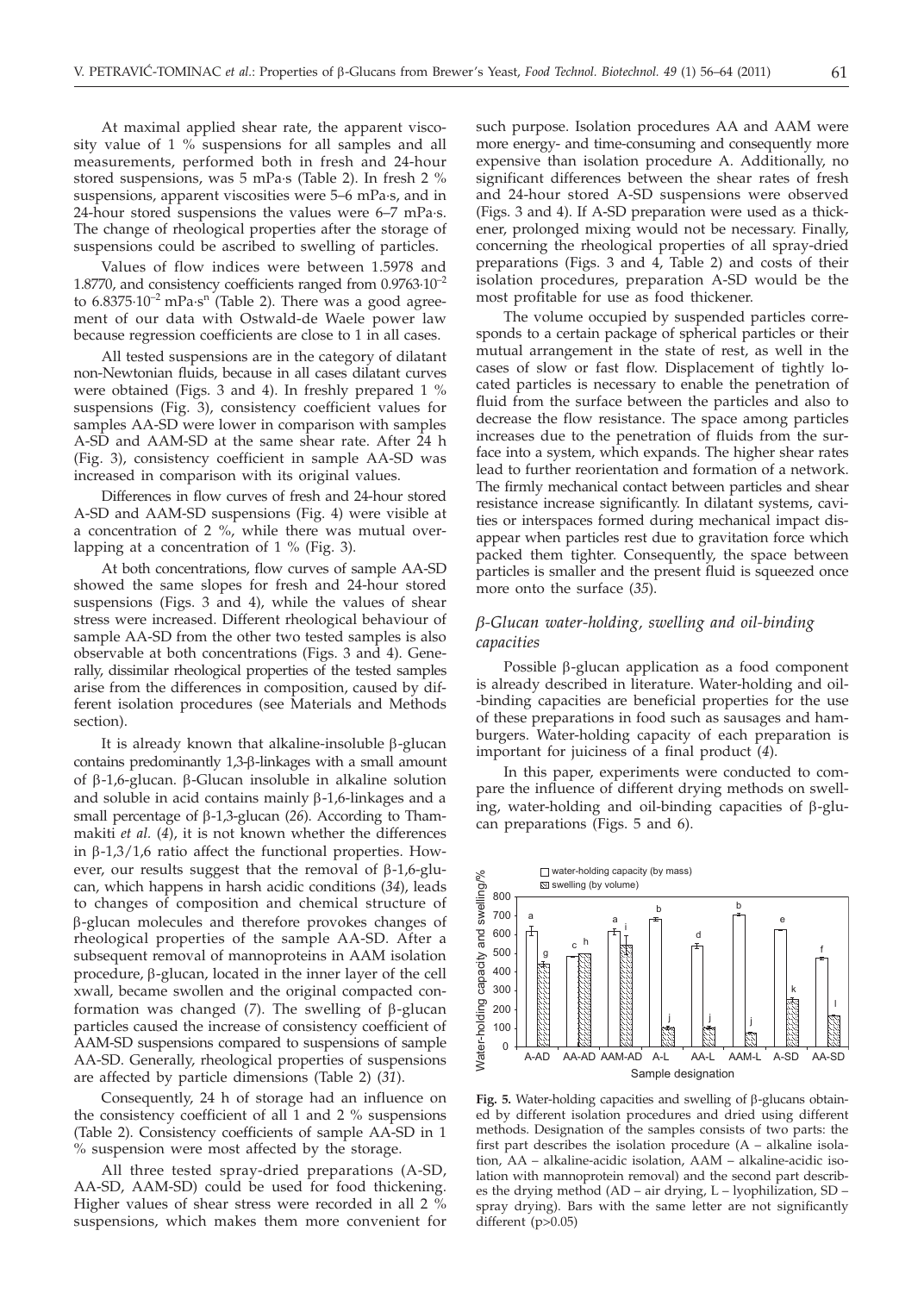

**Fig. 6.** Oil-binding capacities of b-glucans obtained by different isolation procedures and dried using different methods. Designation of the samples consists of two parts: the first part describes the isolation procedure (A – alkaline isolation, AA – alkaline-acidic isolation, AAM – alkaline-acidic isolation with mannoprotein removal) and the second part describes the drying method (AD – air drying, L – lyophilization, SD – spray drying). Bars with the same letter are not significantly different  $(p>0.05)$ 

# *Influence of different drying methods on b-glucan swelling and water-holding capacity*

b-Glucan isolated from baker's yeast possesses excellent water-holding properties (*4,31*). Polysaccharides insoluble in water can absorb and retain water, which leads to their swelling (*32*).

Fig. 5 shows swelling and water-holding capacities of  $\beta$ -glucan preparations isolated from cell walls of spent brewer's yeast by A, AA or AAM procedures and then air-dried (AD), lyophilized (L) or spray-dried (SD). Sample AAM-SD was not analyzed because of relatively small amount available.

When the results were compared for each drying method separately, the preparation isolated by AA procedure had lower water-holding capacity than the samples obtained by the other two isolations. This was in agreement with differences of rheological properties between alkaline-acidic isolated preparations and other samples. It is already known that interactions between glucan and water molecules affect rheological properties (*32*).

A polysaccharide network can be formed upon contact of  $\beta$ -glucan with water (32). These structures are influenced by the applied isolation procedures and drying methods, while rehydration is not the reverse of drying. Texture changes, solute migration and loss of volatile compounds can be observed during the process of drying. Additionally, heat coagulates proteins and also reduces the degree of carbohydrate hydration and elasticity of cell walls. Consequently, all these factors reduce water- -holding capacity of the preparations (*4*).

Results obtained for spray-dried samples (A-SD and AA-SD) (Fig. 5) were compared with literature data on b-glucan preparations dried by the same method. While sample AA-SD had similar water-holding capacity as those of Thammakiti *et al.* (*4*), water-holding ability of sample A-SD was significantly better.

Except AA-SD, other two preparations obtained by alkaline-acidic isolation (AA-L and AA-AD) also had similar water-holding capacities as in the work of Thammakiti *et al.* (*4*). Compared to this data, lyophilized samples

A-L and AAM-L bound approx. 25–30 % higher amount of water. Air-dried samples A-AD and AAM-AD showed 14–26 and 13–25 % higher ability of water holding, respectively.

Generally, volume increase due to water absorption was the highest in the air-dried samples (Fig. 5). Swelling capacity of the air-dried preparations increased proportionally to the number of processing steps involved in the isolation procedure. Swelling was more pronounced in the spray-dried than in the lyophilized samples. The reason why swelling of the lyophilized samples is significantly lower than swelling of the samples obtained by other two applied drying methods is the voluminosity of lyophilized material (Fig. 2b). Lyophilized samples occupied larger volume than the same mass of the samples dried using other methods. Ratio of the final volume, obtained after water absorption, and the starting volume of dry sample was the lowest for lyophilized samples.

# *Influence of different drying methods on b-glucan oil-binding capacity*

Fig. 6 shows oil-binding capacities of  $\beta$ -glucans isolated and dried by different methods. Only sample AAM-SD was not analyzed because of relatively small amount available. Binding of oil was in connection with the sample morphology and the method used for drying.

Concerning oil-binding capacity, lyophilization provided 10.5–11.5 and 10.5–12.5 times better results than air drying and spray drying, respectively. Compared to air-dried samples, spray drying offered no improvement in oil-binding properties.

To explain the differences in oil-binding capacity, it is necessary to describe the structure of the isolated  $\beta$ -glucan preparations. In this work, alkali-insoluble  $\beta$ -glucan was isolated and further purified. About 80–85 % of *Saccharomyces cerevisiae* b-glucan is alkali-insoluble, with molar mass of 240 000 g/mol, consisting primarily of 1,3-glycosidic bonds with only 3 % of 1,6-glycosidic bonds (*36*). Most of  $\beta$ -1,3-glucan has single or triple helix conformation (*37*). It forms a fibrous network visible by scanning electron microscopy of the inner surface of the walls, and also amorphous components. In electron micrographs fibres are 10 to 30 nm in diameter, consistent with lateral associations of multiple chains, each with a diameter of 0.5 to 1 nm (38). While  $\beta$ -1,3-glucan is fibrilar,  $\beta$ -1,6-glucan has amorphous structure (*36*).

In the lyophilized samples, we observed an increase in the amount of bound oil, proportional to the number of processing steps applied during isolation procedure (Fig. 6). When compared to sample A-L, oil binding increased by 19.01 and 45.97 % in samples AA-L and AAM-L, respectively.

Generally, the preparations with high oil-binding capacity contain numerous non-polar side chains, binding to fats (4). During different β-glucan isolation procedures, degradation of β-glucan native structure and opening of the structure increased proportionally to the number of processing steps involved in the isolation. The resulting insoluble glucan preparations have a certain number of sites available for oil binding. Chemical structure, purity of b-glucans obtained after different isolation steps as well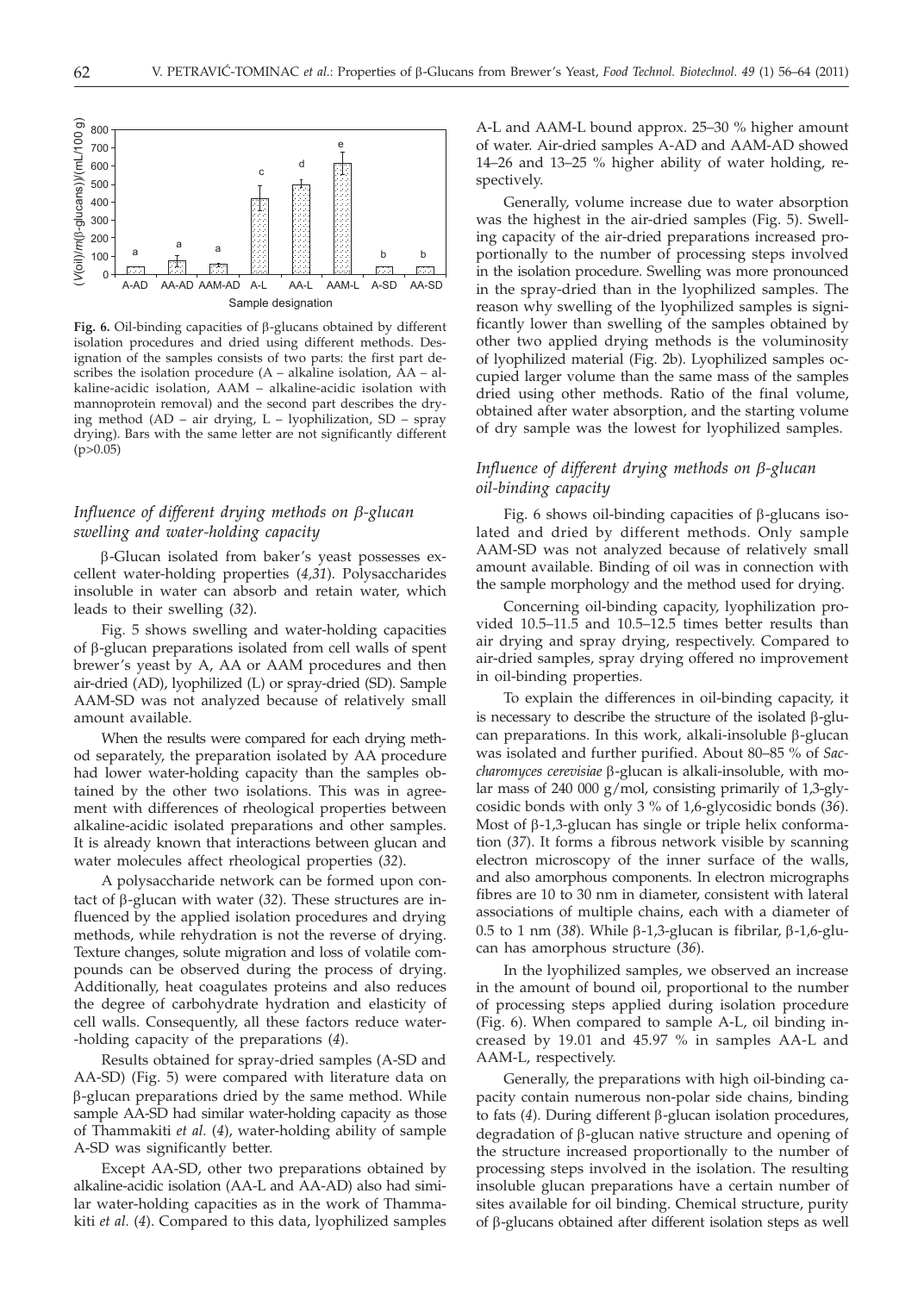as drying method had an influence on the water-holding and oil-binding capacities of the preparations. Due to their porous structure (Fig. 2b), lyophilized preparations were able to bind more oil than air-dried and spray-dried samples. Oil-binding capacities of air- and spray-dried samples were not influenced by the number of steps involved in the isolation procedure.

According to the paper published by Seeley (*5*), oil- -binding capacity of  $\beta$ -glucan isolated from baker's yeast is characterized as good, but the author gave no data for comparison.

Except binding much more oil than samples dried using other two drying methods applied in this work (Fig. 6), lyophilized samples A-L, AA-L and AAM-L had also 3.5–5 times higher oil-binding capacity than spray- -dried b-glucan samples described by Thammakiti *et al.* (*4*). Therefore, the original analytical method described in the mentioned paper was modified for lyophilized samples by using a higher oil volume (Materials and Methods section). Alkaline isolation is the cheapest of the three isolation procedures and it is clear from the obtained results (Fig. 6) that alkaline isolation, combined with lyophilization, gave sufficiently good results of oil binding for its application in food industry.

It is evident from the results shown in Figs. 5 and 6 that drying methods had more influence on the oil binding than on the water-holding capacity.

## **Conclusion**

Concerning the published literature and our results, it is reasonable to claim that the isolated  $\beta$ -glucan preparations have potential applications in food production.  $\beta$ -Glucans isolated from spent brewer's yeast by three different procedures possess different chemical structures. Chemical and structural differences caused by different isolation and drying procedures lead to diverse properties of the samples. Suspensions of spray-dried  $\beta$ -glucans, at concentrations of 1 and 2 %, belong to the category of dilatant fluids. At both concentrations, suspensions of spray-dried sample AA-SD had different rheological behaviour from A-SD and AAM-SD samples, which were obtained by two different isolation procedures but dried by the same method. Concerning its rheological properties and simple isolation procedure, sample A-SD showed to be the most promising among the tested spray- -dried samples for potential use in food production. Compared to other two isolations, samples from AA isolation had the lowest water-holding capacities. Due to the differences in microstructure of  $\beta$ -glucans dried by three methods, swelling was the most pronounced in the air-dried and the lowest in the lyophilized samples. Lyophilizates had the highest oil-binding capacities, proportional to the number of processing steps during isolation. Microscopic structure was one of the factors that affected swelling, water-holding and oil-binding properties of the preparations, as well as their ability to form stable suspensions.

The tested rheological properties of suspensions containing 1 and 2 % (by mass) of spray-dried  $\beta$ -glucans confirmed their beneficial application in food industry. To put our results of investigation into use, additional characterization of the obtained  $\beta$ -glucans is the next step to be done.

#### *Acknowledgements*

We are grateful to Dr Jelena Filipović-Grčić, full professor, and her coworkers at the Faculty of Pharmacy and Biochemistry, University of Zagreb, Croatia, for providing lyophilization and spray drying of wet glucan preparations.

#### **References**

- 1. V. Marić, K. Štefanić, New approach of spent brewer's yeast processing and use as a biological additive in feeding some animals, *Proceedings of the 4th European Congress on Biotechnology, Vol. 2,* Amsterdam, the Netherlands (1987) pp. 498– 501.
- *2.* D.G. Hayen, D.S. Pollmann, Animal feeds comprising yeast glucan. *US patent 6214337 B1* (2001).
- *3.* M.T. Cook, P.J. Hayball, W. Hutchnison, B.F. Nowak, J.D. Hayball, Administration of a commercial immunostimulant preparation, EcoActiva™ as a feed supplement enhances macrophage respiratory burst and the growth rate of snapper (*Pagrus auratus*, Sparidae (Bloch and Schneider)) in winter, *Fish Shellfish Immunol*. *14* (2003) 333–345.
- *4.* S. Thammakiti, M. Suphantharika, T. Phaesuwan, C. Verduyn, Preparation of spent brewer's yeast  $\beta$ -glucans for potential applications in the food industry, *Int. J. Food Sci. Technol. 39* (2004) 21–29.
- *5.* R.D. Seeley, Fractionation and utilization of baker's yeast, *MBAA Tech. Quart. 14* (1977) 35–39.
- *6.* M. Suphantharika, P. Khunrae, P. Thanardkit, C. Verduyn, Preparation of spent brewer's yeast  $\beta$ -glucans with a potential application as an immunostimulant for black tiger shrimp, *Penaeus monodon, Bioresour. Technol. 88* (2003) 55– 60.
- *7.* X.Y. Liu, Q. Wang, S.W. Cui, H.Z. Liu, A new isolation method of <sup>b</sup>-D-glucans from spent yeast *Saccharomyces cerevisiae*, *Food Hydrocolloids, 22* (2008) 239–247.
- *8.* R.E. Sucher, E.A. Robbins, D.R. Sidoti, E.H. Schuldt Jr., R.D. Seeley, Yeast glucan and process of making same. *US patent 3867554* (1975).
- *9.* G. Reed, T.W. Nagodawithana: Yeast-Derived Products and Food and Feed Yeast. In: *Yeast Technology, Vol. 2*, AVI Books, Van Nostrand Reinhold Co, New York, NY, USA (1991) pp. 369–412.
- *10.* C. Larroche, P.H. Michaud, New developments and properties for b-(1,3)-glucans, *Recent Pat. Biotechnol. 1* (2007) 59–73.
- *11.* J. Wylie-Rosett, Fat substitutes and health An advisory from the nutrition committee of the American heart association, *Circulation, 11* (2002) 2800–2804.
- *12.* J.C. Hobson, R.N. Greenshields, Water insoluble coloring agent. *US patent 5545557* (1996).
- *13.* J.C. Hobson, R.N. Greenshields, Yeast debris products. *US patent 6274370 B1* (2001).
- *14.* S.J. Bell, R. Armour Forse, B.R. Bistrian, Dietary supplement and method for lowering risk of heart disease. *US patent 6210686* (2001).
- *15.* F. Lazzari, Product based on polysaccharides from baker's yeast and its use as a technological co-adjuvant for bakery products. *US patent 6060089* (2000).
- *16.* T.P. Shukla, G.J. Halpern, Cookies comprising emulsified liquid shortening compositions comprising dietary fiber gel, water and lipid. *US patent 0084584* (2005).